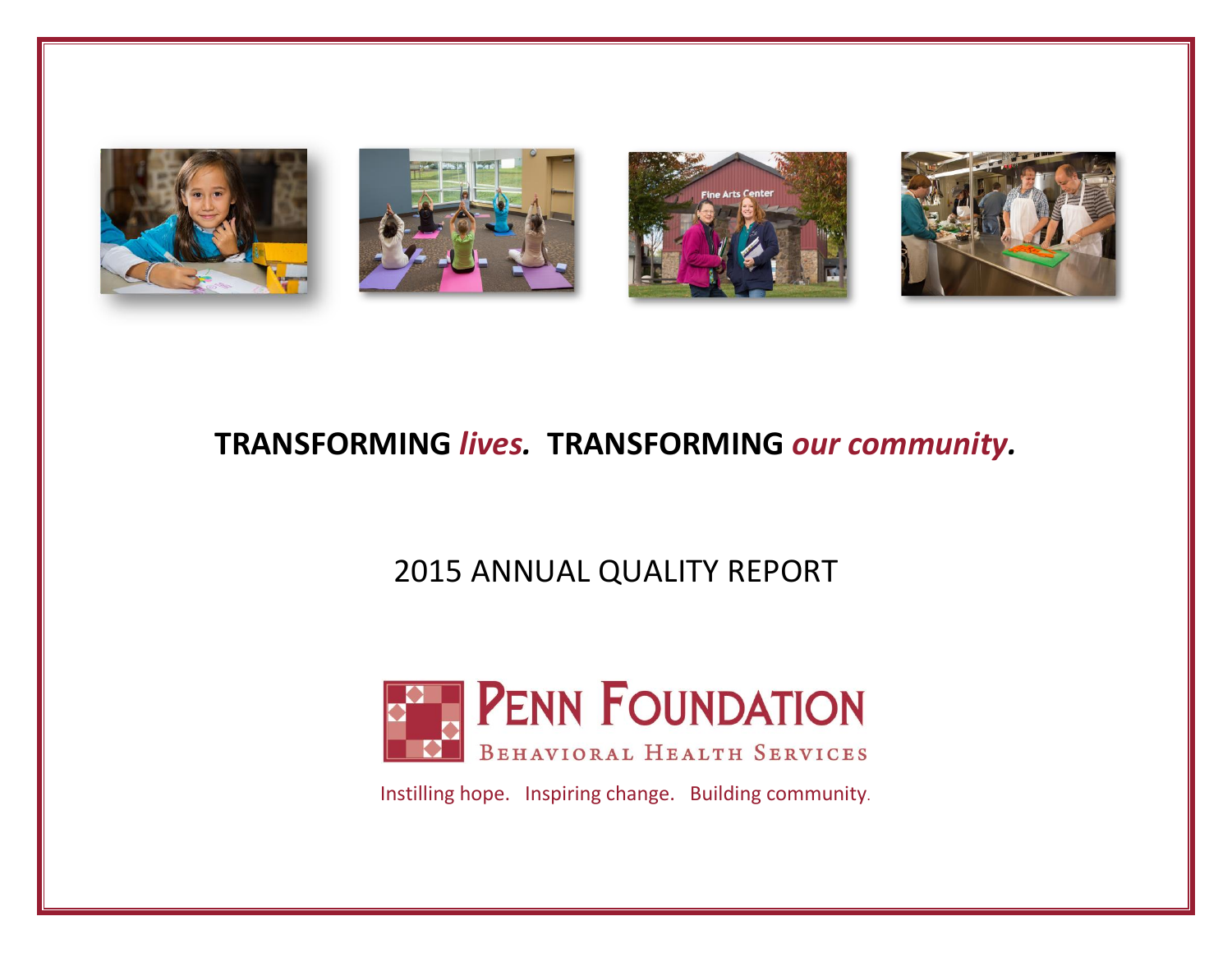# *Dear Friends:*

*Transformation is a word we often hear bantered about these days in healthcare discussions. The "disruptive innovation" business model that brought us the iPhone, Amazon, and Netflix are knocking at the door of behavioral health. Disruptive innovators lament that our antiquated healthcare system is adversely incentivized to focus on crisis response – hospitals profit from full beds and doctors for repeat visits.* 

*Perhaps we can turn to the ancient Chinese proverb that declares "a crisis is an opportunity riding the dangerous wind" to guide us in these uncertain times. So how does Penn Foundation chart these proverbial rough seas to find those pearls of opportunity? We keep our compass focused on navigating individual health and well-being. That was true 60 years ago (when Dr. Loux and our founding fathers experienced "uneasy consciences" after observing the inhumane treatment of the mentally ill in state hospitals), and it remains true today.* 

*Person- centered care cuts to the core of who we are. Our corporate desire to "innovate with integrity" is how we steer our ship. Brigette Egbert, CEO, summed up our corporate integrity philosophy perfectly:* 

*"Character, not show. Effort, not talk. Action, not credit. Team, not self."¹*

*We are pleased to present the 2015 Quality Report which demonstrates our character, our effort, our actions, and our teamwork.*

Wayne a Gracia

*Wayne A. Mugrauer Marianne T. Gilson*

Marianne T. Gilson

*President & CEO Senior Vice-President & COO*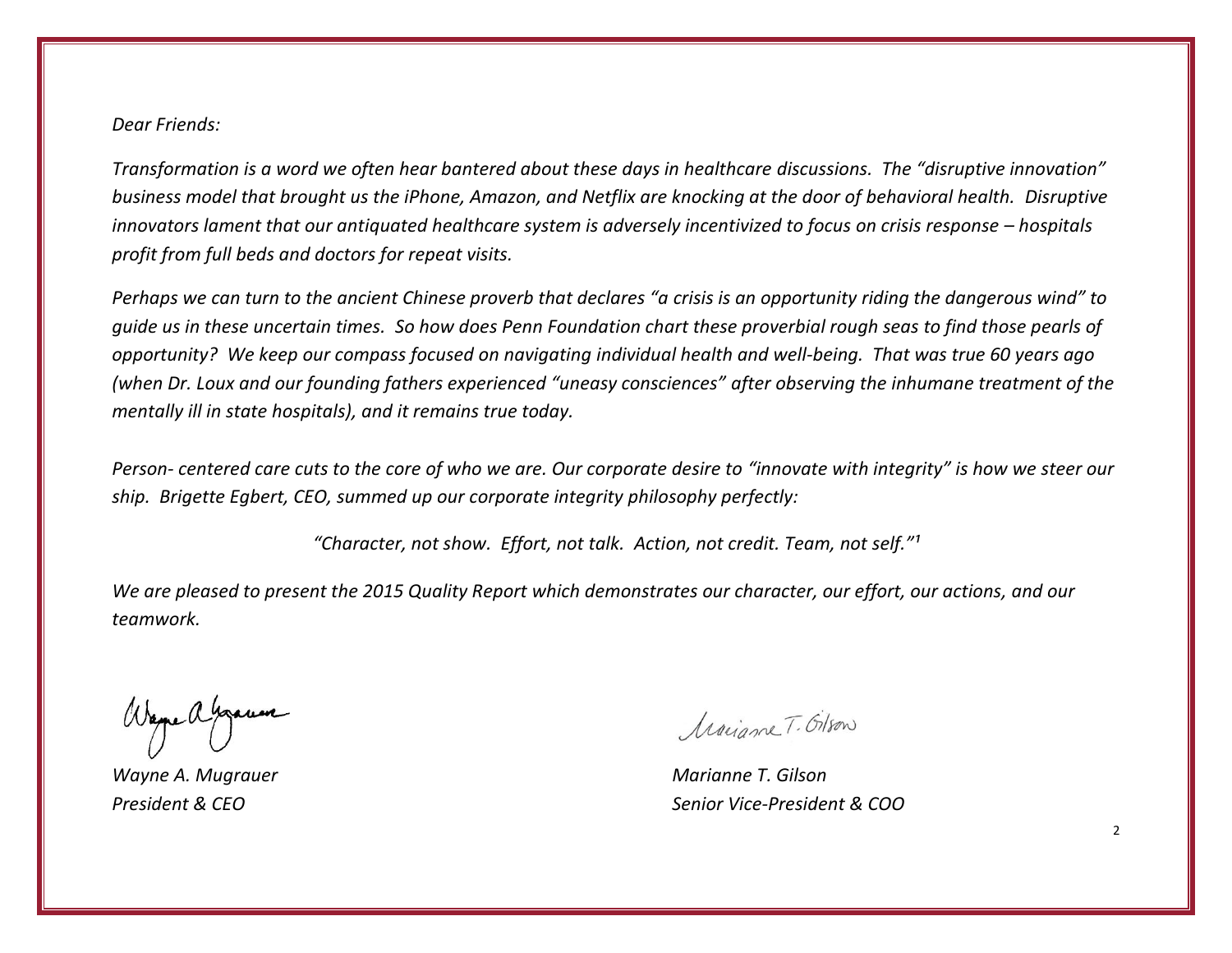# **Measuring Impact**

How do we measure impact? This simple question is at the forefront of healthcare transformation as we know it today. Depending on your perspective, it might be population health, HEDIS or CAHPS scores, reduced cost, improved access, or symptom reduction. So the "value equation" is really in the eyes of the beholder. From our vantage point, this opportunity can be distilled to three fundamentals: diagnosis specific reduction of symptoms, functional improvement in key life domains, and customer engagement and satisfaction in areas which are meaningful to them.



With our strategic focus clarified, the Medical Director, Christopher Squillaro, DO, and Clinical Director, Julie Williams, LPC, CCDP-D, evaluated Evidenced-Based Practice Models (EBP) which combined the best research evidence, clinical expertise, and patient values and preferences to redesign and transform our clinical models of care. The performance measurement system was re-tooled to evaluate our progress on each of these three pillars of performance.

The Evidenced Based Practice of Living in Balance (LIB), developed by Hazeldon/Dartmouth, was selected as the clinical practice guideline for our drug and alcohol continuum of care. As both a psycho-educational program and experiential treatment model, the curriculum is exquisitely comprehensive. "The major addiction-related topics include relapse prevention, drug education, and self-help education. Physical health issues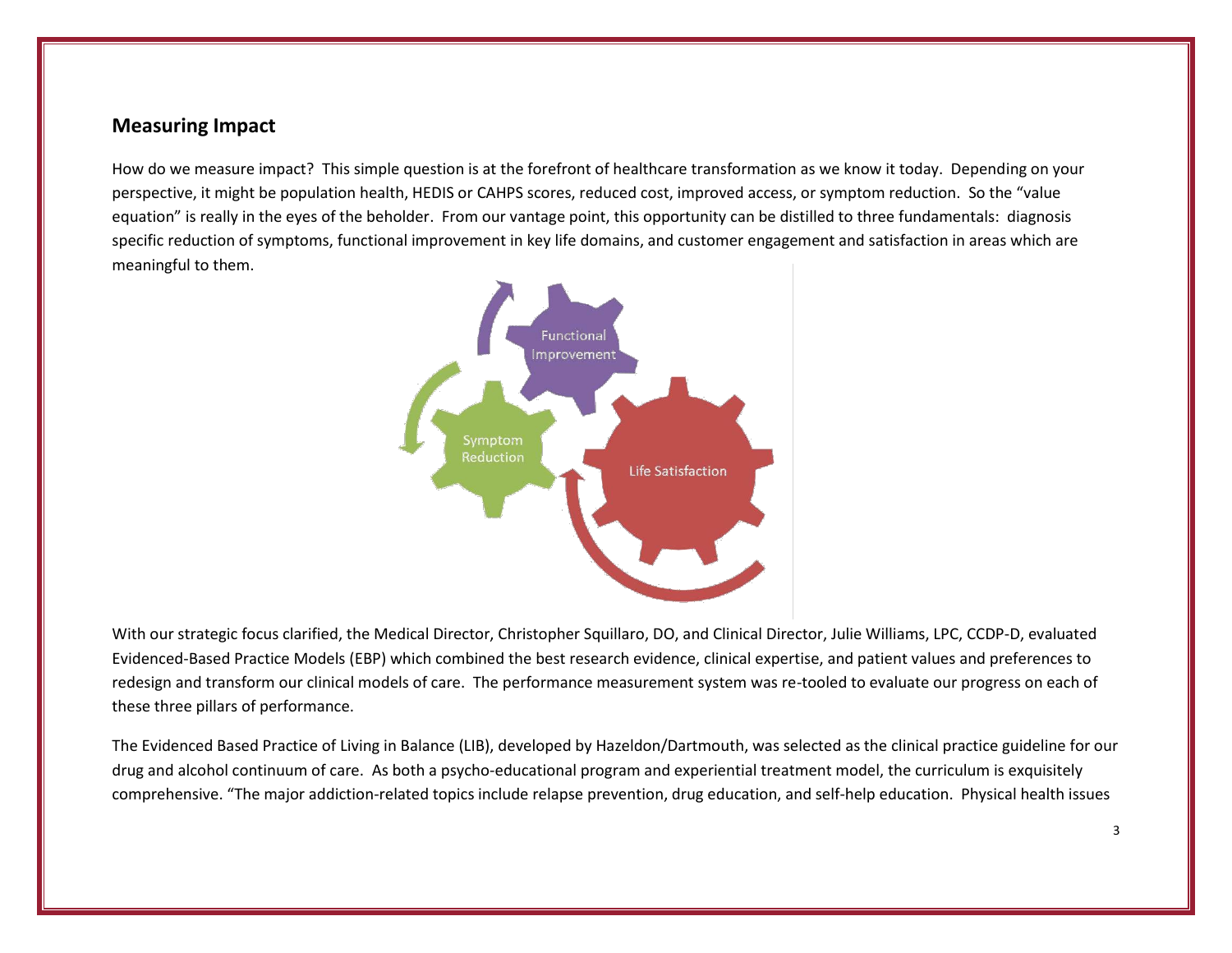addressed include nutrition, sexually transmitted diseases (STDs), HIV/AIDS, dental hygiene and insomnia. Psychosocial topics include attitudes and beliefs, negative emotions, anger and communication, sexuality, spirituality, and the benefits of relationships. In addition, there are sessions on money management, education and vocational development, and loss and grieving…. The basic rationale of the Living in Balance model is that persons addicted to drugs develop a sense of imbalance in major areas of life functioning. Continuous drug use generally impairs a person's physical health, emotional well-being, social relationships, work performance, and other major areas of functioning. Recovery involves regaining a reasonable balance in these critical areas. Balance in the major areas of life allows clients to free themselves from their addiction to drugs and provides protection against relapse to drug use. The concept of "living in balance" is essentially a broad, holistic approach to relapse prevention."²

The Living in Balance curriculum was implemented in all higher levels of care in our drug and alcohol division and also in our Intensive Outpatient Program. During their inpatient detoxification or rehabilitation treatment course, persons identify situations that trigger cravings and pinpoint the decisions that lead to drug use. Individuals begin to develop immediate alternatives to drug use and implement a long-term plan for full recovery. At points-in-time post discharge, we collected data on the subset of individuals who remained within our continuum of care. In this less intensive treatment program, persons focus on life domain areas that may have been neglected or negatively impacted during addiction. Our outcome study targeted the impact of the Living in Balance interventions on the three inter-related domains of work/school, social life, and family life/home responsibilities. The psychometric measure selected was the Sheehan Disability Scale (SDS). The metric is a brief, consumer rated measure of disability and impairment. The person served rates the extent to which work/school, social life and home life and family responsibilities are impaired by his or her symptoms on a 10 point scale. This 10 point visual scale uses spatiovisual, numeric and verbal descriptive anchors simultaneously to address the various ways that individuals approach rating a continuum. Additionally, the scale poses two questions: *1) On how many days in the last week did your symptoms cause you to miss school or work or leave you unable to carry out your normal daily responsibilities? and 2) On how many days in the last week did you feel so impaired by your symptoms, that even though you went to school or work, your productivity was reduced?* 

Primary clinicians assigned to the Intensive Outpatient Program (IOP) were trained on the Living in Balance curriculum in the fall of 2015. The clinicians administered the Sheehan Disability Scale to 28 persons enrolled in three IOP tracks at the Recovery Center Outpatient division between November and December. Each participant in our sample group was administered the survey upon admission to serve as baseline score and again at four weeks post intervention. Twenty four (24) persons remained in the program for 4 weeks and completed the post-test evaluation.

A score greater than 5 on any of the three scales is associated with significant impairment. Overall, 100% of study participants had elevated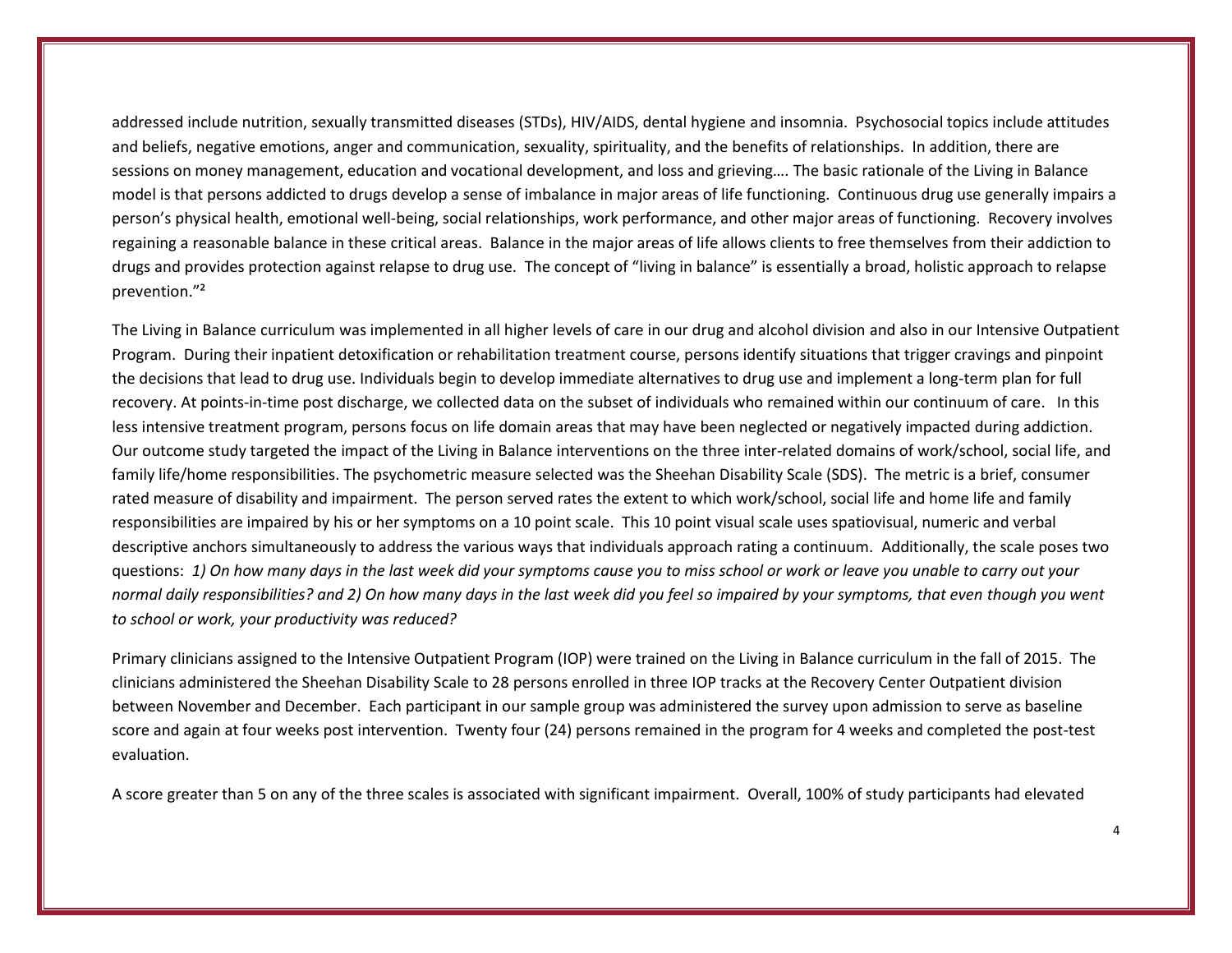Sheehan Disability Scores in all three categories at baseline. With this level of marked impairment, it was notable that 43% of individuals were unable to work or attend school in the week prior to the pre-test. After 4 weeks of Living in Balance treatment intervention, persons reported their work/school attendance was "not at all" disrupted by their symptoms (a drop of -4.2 points to essentially 0). At post-test only 16% of individuals reported that they had not worked the week prior, as contrasted with the 43% at baseline.



Study subjects self-reported they had missed a total of 29 work or school days at baseline due to acute symptomatology. At four weeks, the aggregate days missed were a mere 5 days. Similarly, study participants believed the week prior to entering care they had 29 unproductive days at work or at school, compared to only 8 unproductive days after four weeks of receiving Intensive Outpatient (IOP) Living in Balance treatment. Based on the average hourly wage of \$25.27 for the US in December, these 21 days of employment represents \$4,245.36 of earned income per individual.³

As having a positive recovery environment increases the prevalence of recovery, the second life domain area studied was the disruptive impact of addiction on social life and leisure activities. Upon admission to IOP, the individuals reported their addiction had moderately impaired their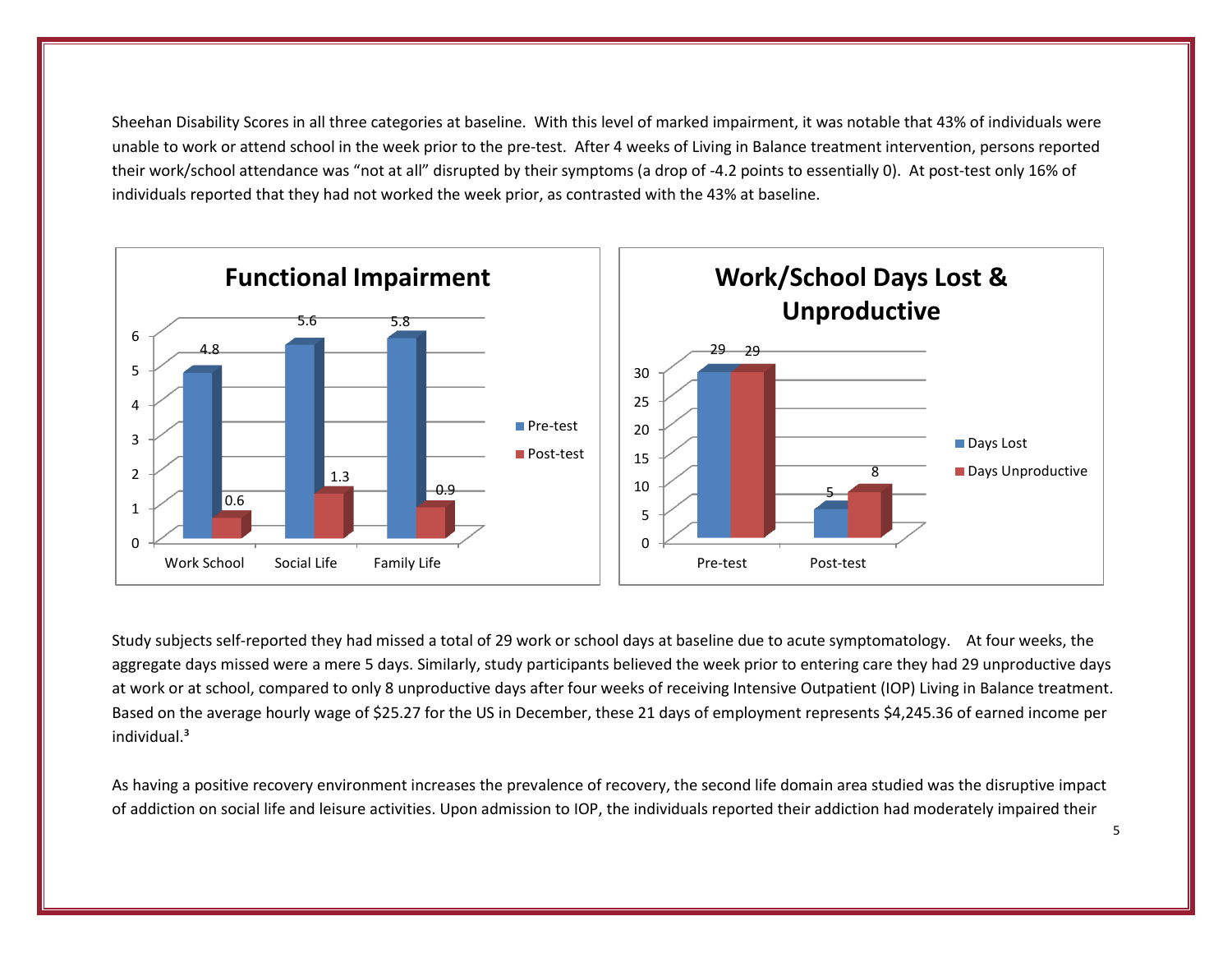social and leisure activities (5.6 average score). After four weeks of IOP Evidenced Based Treatment, persons reported minimal functional impairment (1.3 average score) in their social life.



The final life domain evaluated was the impact of addiction on family life. Addiction is a family disease that strains the entire family system. On the inpatient unit, persons are encouraged to face the impact of their addiction on their loved ones. As part of their aftercare treatment plan, they explore this subject more fully.

Upon admission to IOP, the participants reported their substance use/addiction had significant negative impact on their family and home responsibilities (average score of 5.8). After four weeks of Living in Balance treatment, the participants' average score dropped to 0.9, reflecting only mild impairment.

#### **Conclusion**

The results of our outcome study substantiate previous research that the Living in Balance curriculum is an effective model for promoting recovery and general sense of well-being. It is especially notable that this marked improvement in quality of life was achieved in a very short period of time – 4 weeks. The results were high impact, high efficiency, and highly satisfying.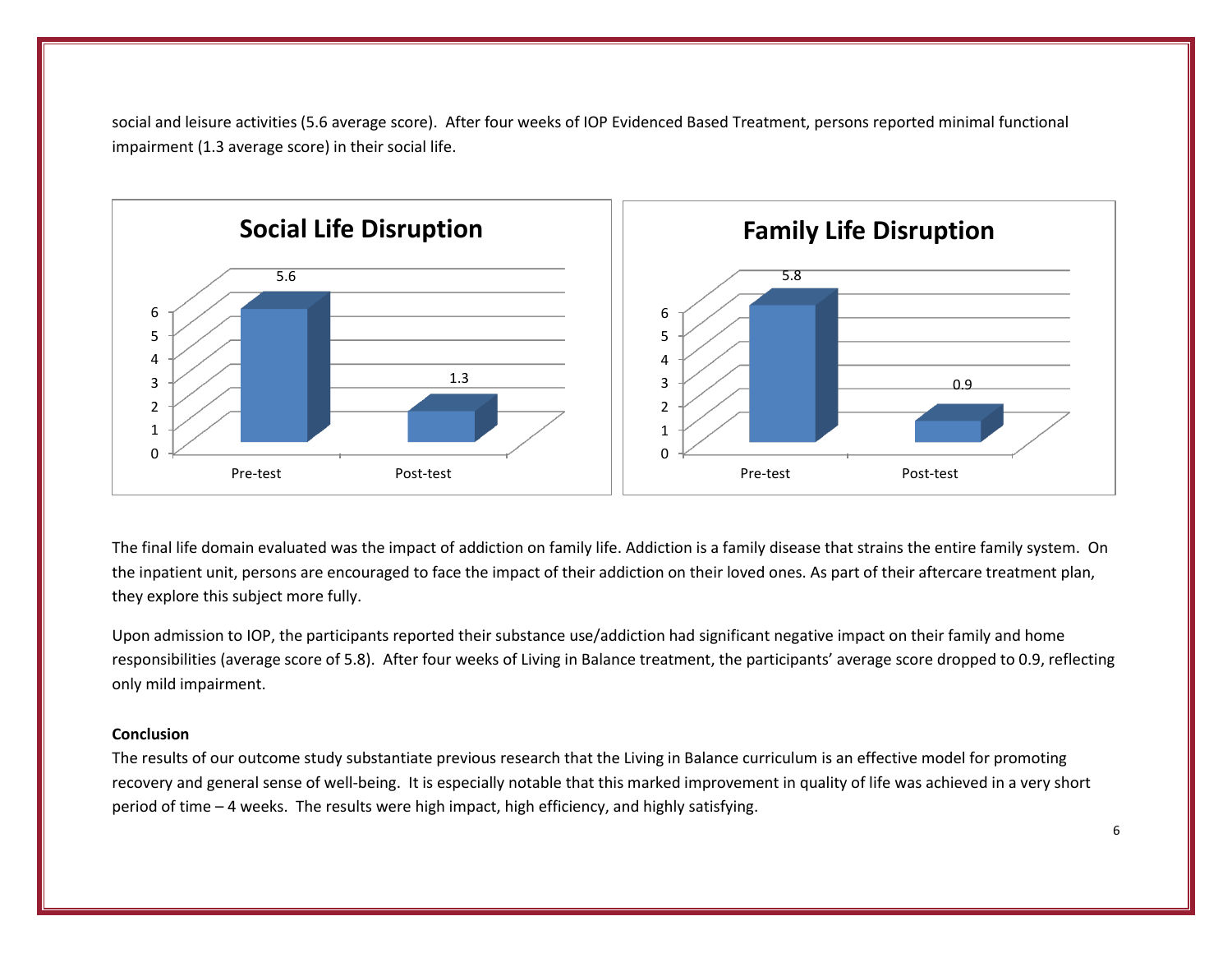# **Realigning Health with Care**

"Despite a preponderance of evidence that illnesses of the mind and body are inextricably linked, behavioral and medical health care too often run on parallel tracks."<sup>4</sup> Historically, behavioral health benefits were "carved out" of the medical benefit plans and managed separately. Starting in the fall of 2015, Pennsylvania has mandated an Integrated Care Program and statewide Pay-for-Performance contracting for all behavioral health MCO's. Member profiles will be developed that demonstrate information sharing and care coordination between the behavioral health (BH) and the physical health plan (PH). State outcome measures will focus for the first time on combined behavioral health/physical health inpatient utilization rates, 30 day readmission rates, and emergency department utilization rates. The program's target population is individuals with serious and persistent mental illness (SPMI) between the ages of 18 and 64. Persons identified in this SPMI target group are at risk for Antipsychotic–Induced Metabolic Syndrome: a cluster of conditions (increased blood pressure, high blood sugar levels, excess body fat around the waist and abnormal cholesterol levels) that occur together, increasing risk of heart disease, stroke and diabetes.



At Penn Foundation, our Health Connections Nurse Navigators make realigning health with care simple: a healthy diet, regular exercise, and routine screening and monitoring of chronic medical conditions. Is it conceivable to have higher expectations for improving the lifestyle habits of persons diagnosed with Schizophrenia or Major Depressive Disorder, when the "average American" eats fast food three times per week and when nearly 80% of Americans consume less than the recommended servings of fruits and vegetables each day?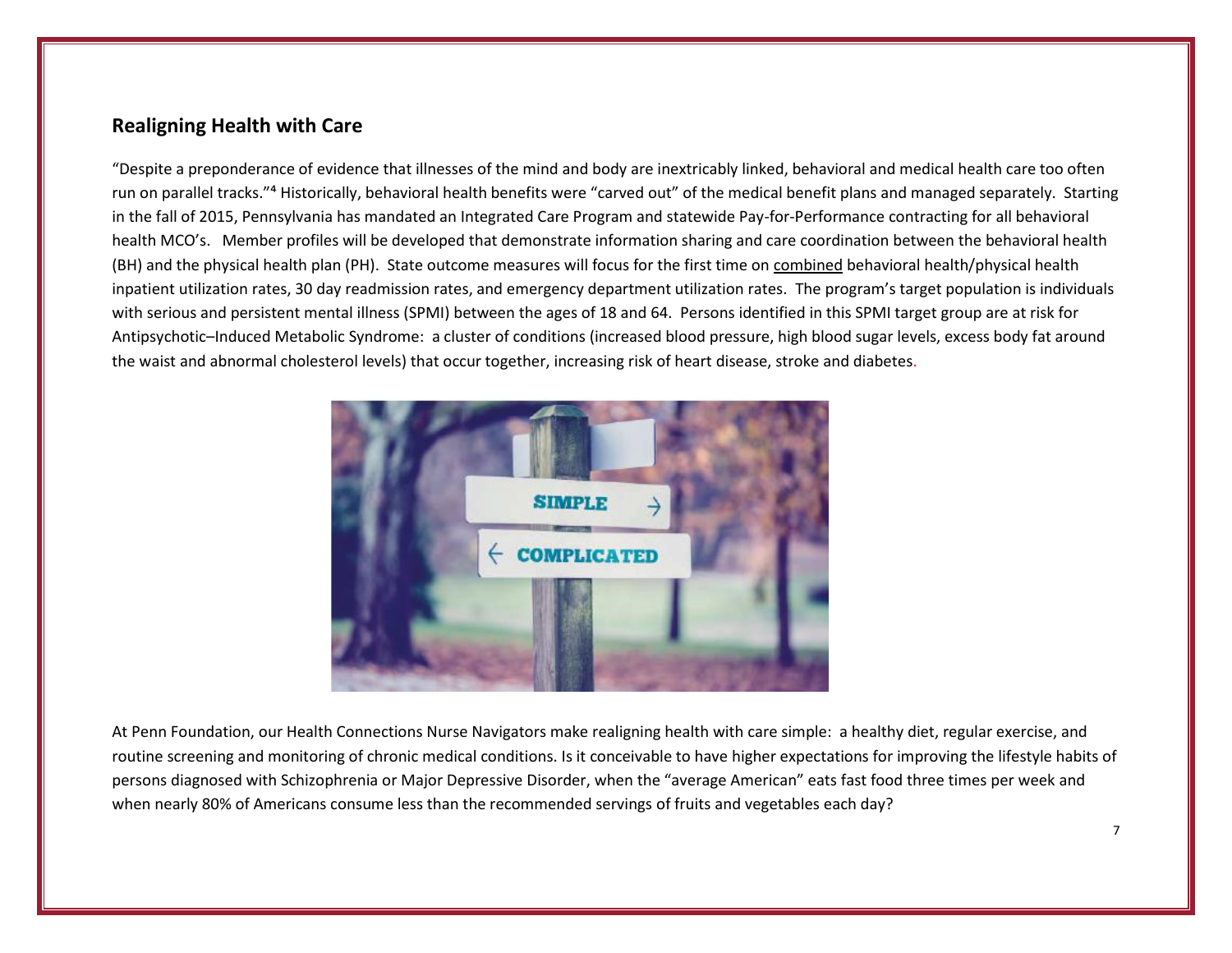

\*CDC Morbidity and Mortality Weekly Report, July 10, 2015

In contrast to the "average American", our 35 Health Connections members ate double the amount of recommended fruit and consumed 32% more vegetables per day. More impressive is that our "average member" is a 48 year old female with a severe and persistent mental illness and comorbid medical conditions of obesity and diabetes. Similarly, when it comes to exercise, the CDC reports that 80% of Americans don't get the recommended amounts of 2.5 hours per week of exercise. Eighty-nine (89%) of our members are exercising weekly, and 42% of those persons spend more than 30 minutes in physical activity.





8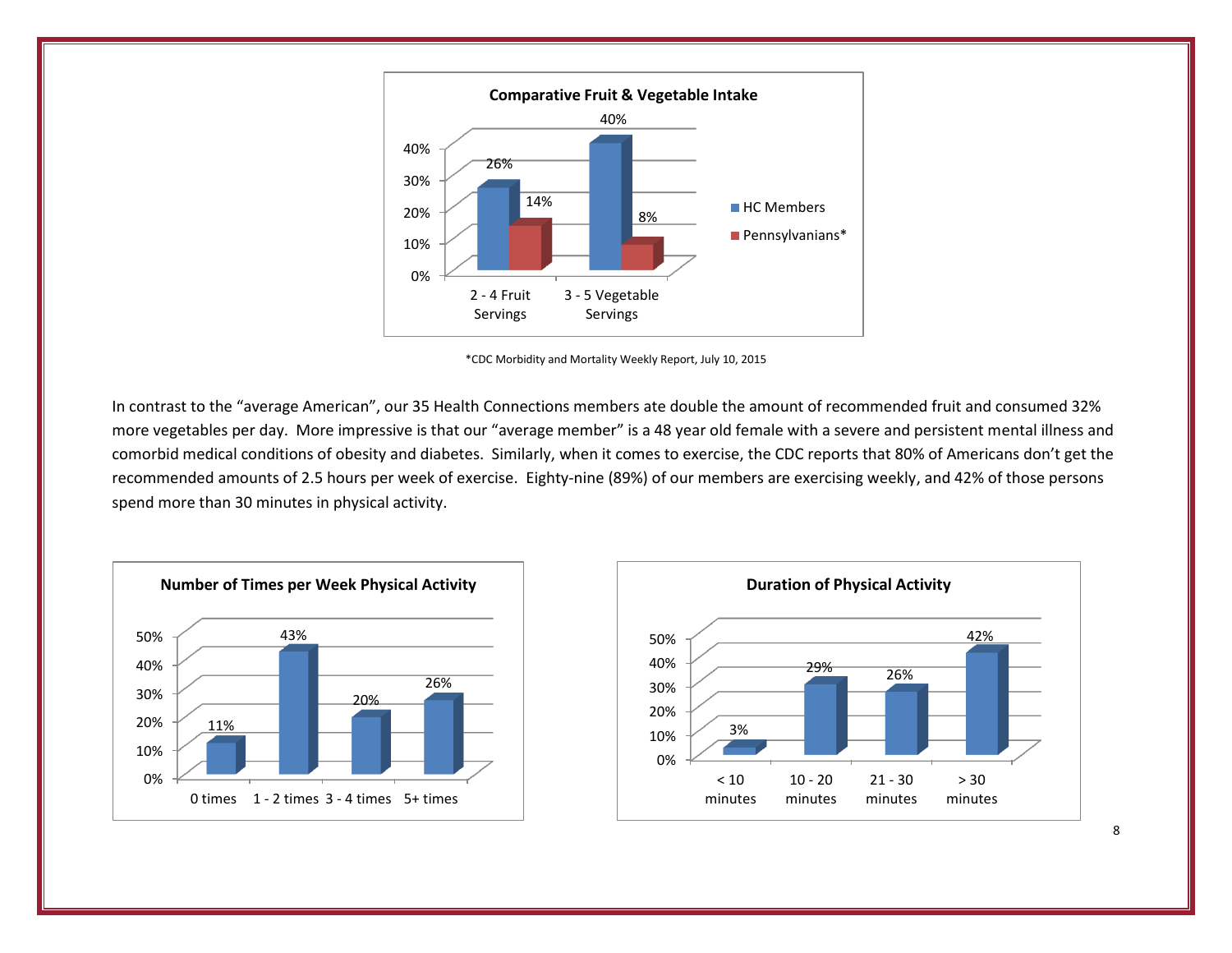What is the impact of these lifestyle changes on our members' chronic medical conditions? The percentage of total cholesterol levels in the normal range of our enrollees (83%, n = 35) beat the county wide benchmark (65%, n = 153). Eighty-four percent (84%) of persons maintained either optimal or acceptable HDL and LDL levels.









9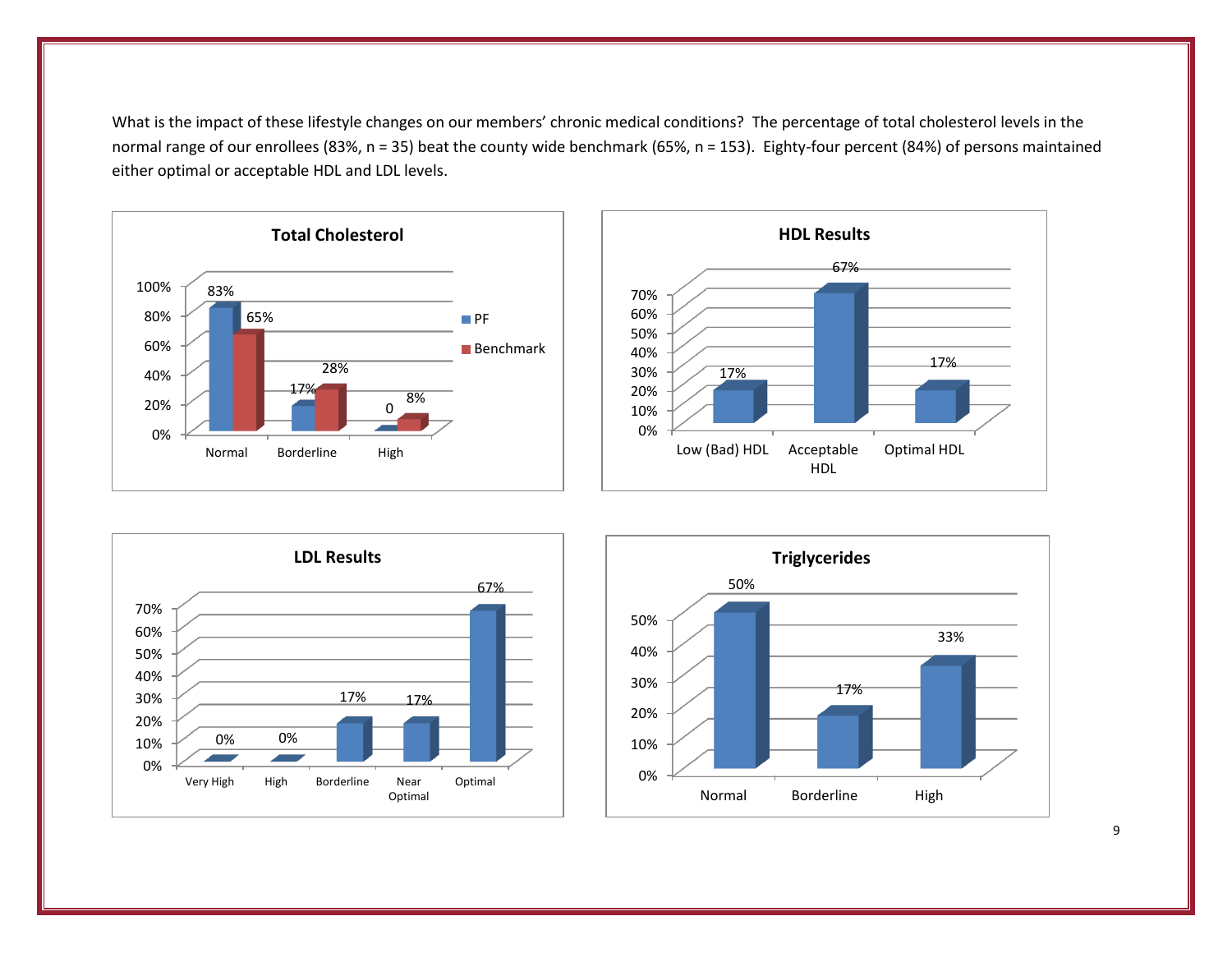For our baseline data collection year, our Nurse Navigators assured that persons made regular visits to their medical caregivers. While the frequency of visits to the ER were above baseline for the regional group, 71% of our members spent zero days in an inpatient unit.

Good results. Pure and simple.





10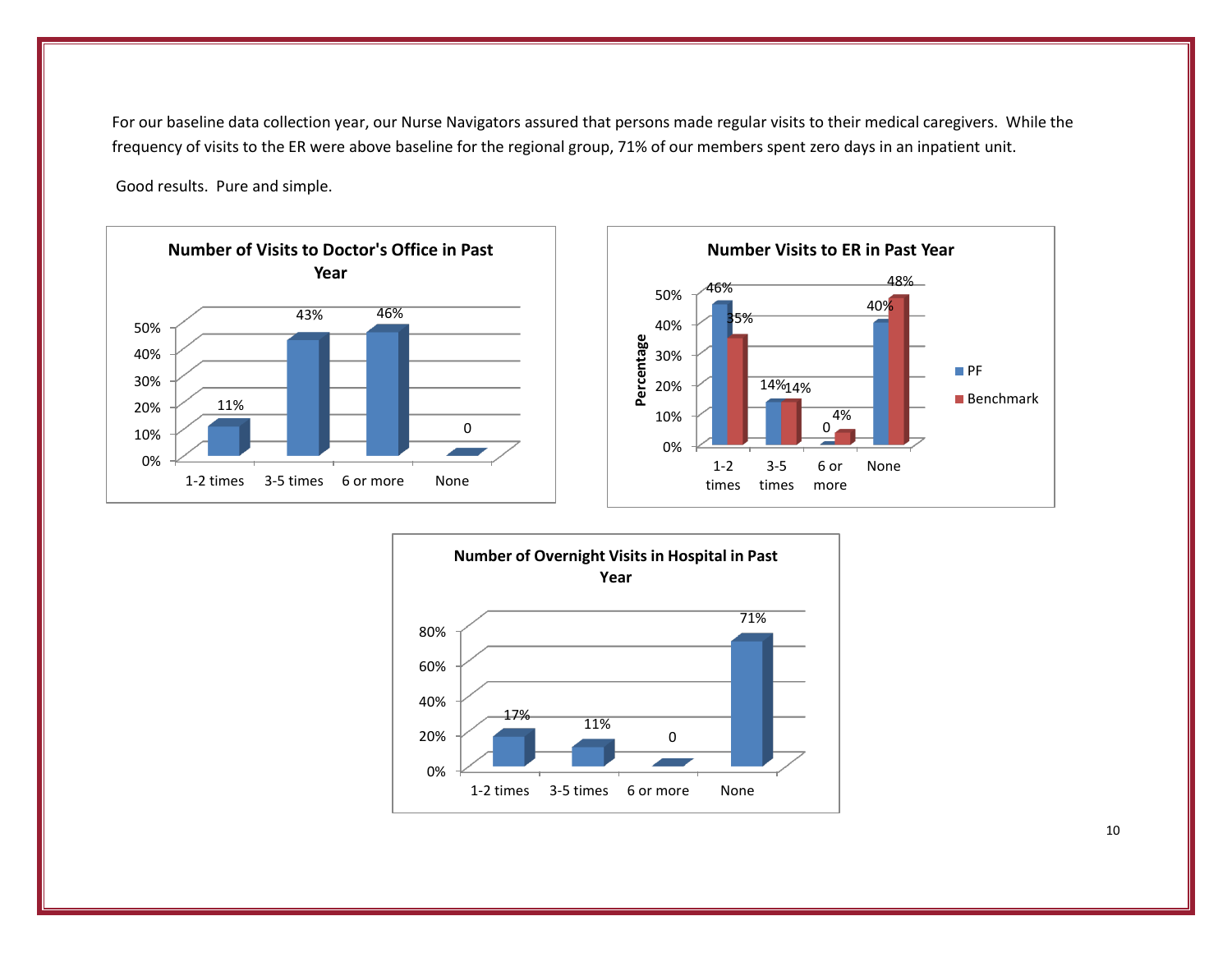# **Sparking Curiosity**

Penn Foundation, over its many years of providing behavioral health services, has observed that many individuals with serious mental illness have cognitive deficits which interfere with their ability to sustain independence and well-being. Previous research has shown that the combination of Cognitive Remediation Training and Cognitive Practice Activities, coupled with traditional psychiatric rehabilitation programs (such as our Wellspring Clubhouse), is more effective in improving cognition than any of these interventions alone.<sup>5</sup> Since the efficacy of CRT has primarily been researched with individuals diagnosed with Schizophrenia, it is conservatively estimated that the 250 individuals currently in our care would benefit from CRT intervention. As a continuous learning initiative, the Wellspring Clubhouse applied and received funding from the PEW Charitable Trust to study the efficacy of this combination approach.

#### *Pew Grant Study Objective:*

Provide *Mobile & Site-Based* Cognitive Remediation Training to adults who exhibit cognitive impairment symptoms secondary to a diagnosis of major mental illness. 70% of subject participants will report improvements in at least one of the following life domains: independent living, employment, education, social relationships and community connectedness, or overall health and well-being.

## *Study Design and Methods:*

In year one of a three year research project funded by the PEW Charitable Trust, we explored the use of intensive Cognitive Remediation Training and Cognitive Practice Activities (CPA) to improve functioning of a small group of cognitively impaired adults. Study participants were selected using the Montreal Cognitive Assessment (MoCA) tool. Seventeen adults agreed to participate in the study. The Allen Cognitive Level Screening (ACLS) tool was administered to establish the baseline assessment of deficit and again as a post-test to evaluate effectiveness of the interventions. Cognitive goal areas were identified for each participant using the results from the MoCA and ACLS tools as well as individual preference. Over the course of three months, participants were administered Posit Science Brain HQ exercises with the assistance of staff trained to use and navigate the software. Staff supplemented the exercises with Cognitive Practice Activities created by Study Investigator, Renee Dwornitski, MA. Cognitive Remediation Training Outcome questionnaires (adapted from the measurement system currently in use by managed care organization Community Care Behavioral Health) was administered pre and post the 12 week interventions to evaluate change in independent living, employment and physical wellness.

#### *Outcome:*

The table below represents the average scores pre-CRT intervention compared with the average scores post-CRT intervention. It is noteworthy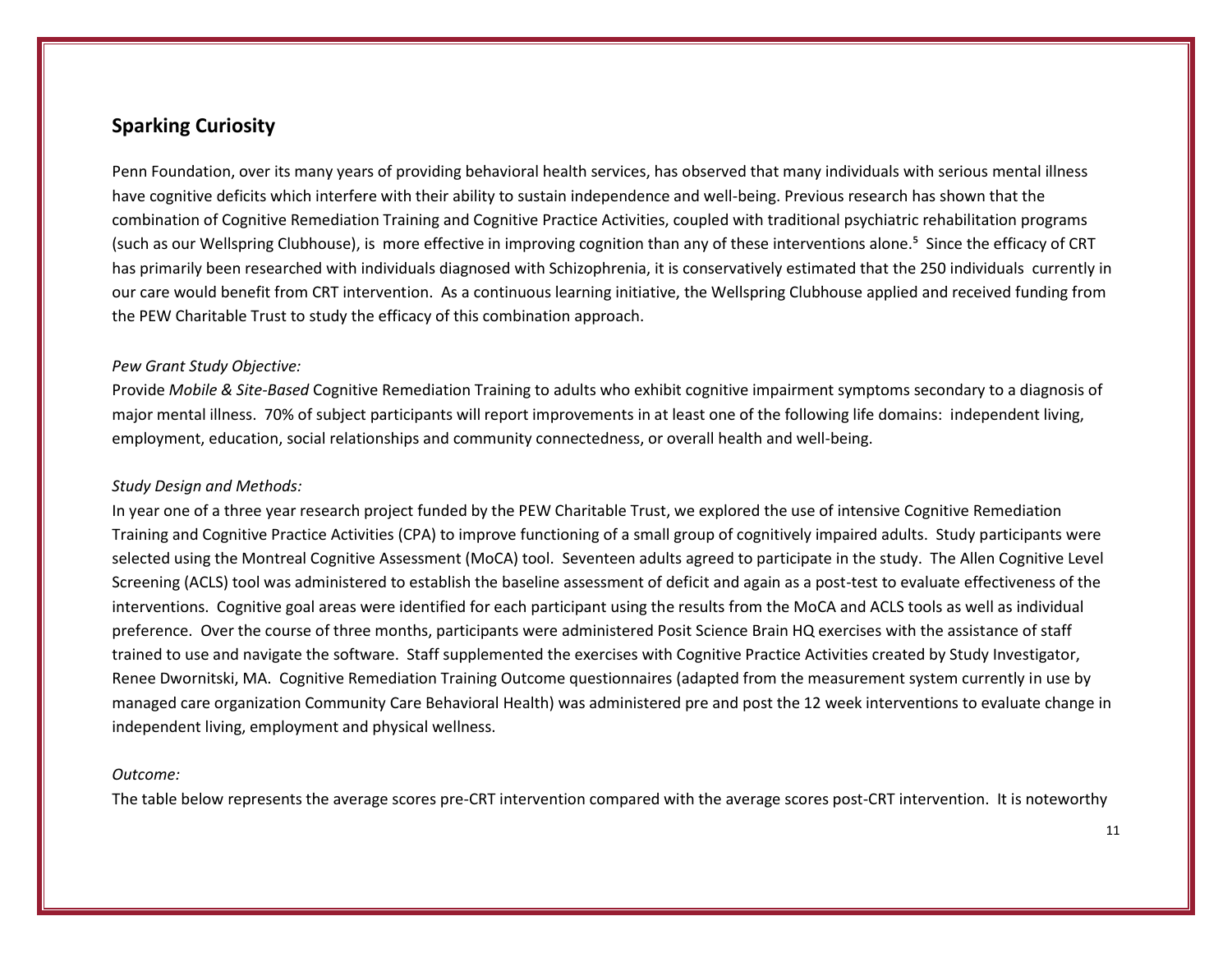that a score of 4.0 on the Allen Cognitive Level Screening indicates an individual requires 24-hour supervision, while a person whose cognitive ability score is 4.5 is capable of living independently in the community with a well-established routine within a safe environment.



When our 17 study subjects began Cognitive Remediation Therapy, functionally they were assessed as not capable of independent living. At the conclusion of treatment, all were potentially able to live independently within a stable and supportive environment.

The following data reflects a snapshot of the 17 participants, 16 of whom improved functioning in one or more domains:

## **8 Participants: 38% Success Rate in Independent Living Goal Domain**

- 2 Increased skills in cleaning, cooking, shopping, laundry, budgeting
- 1 Moved to a more independent living environment in addition to increasing the skills mentioned above

## **10 Participants: 80% Success rate in Educational Goal Domain**

- 7 Began pursuing further educational development and increased skills in applying for schools or grants, studying, completing assignments and problem solving.
- 1 Completed their goal in addition to increasing skills listed above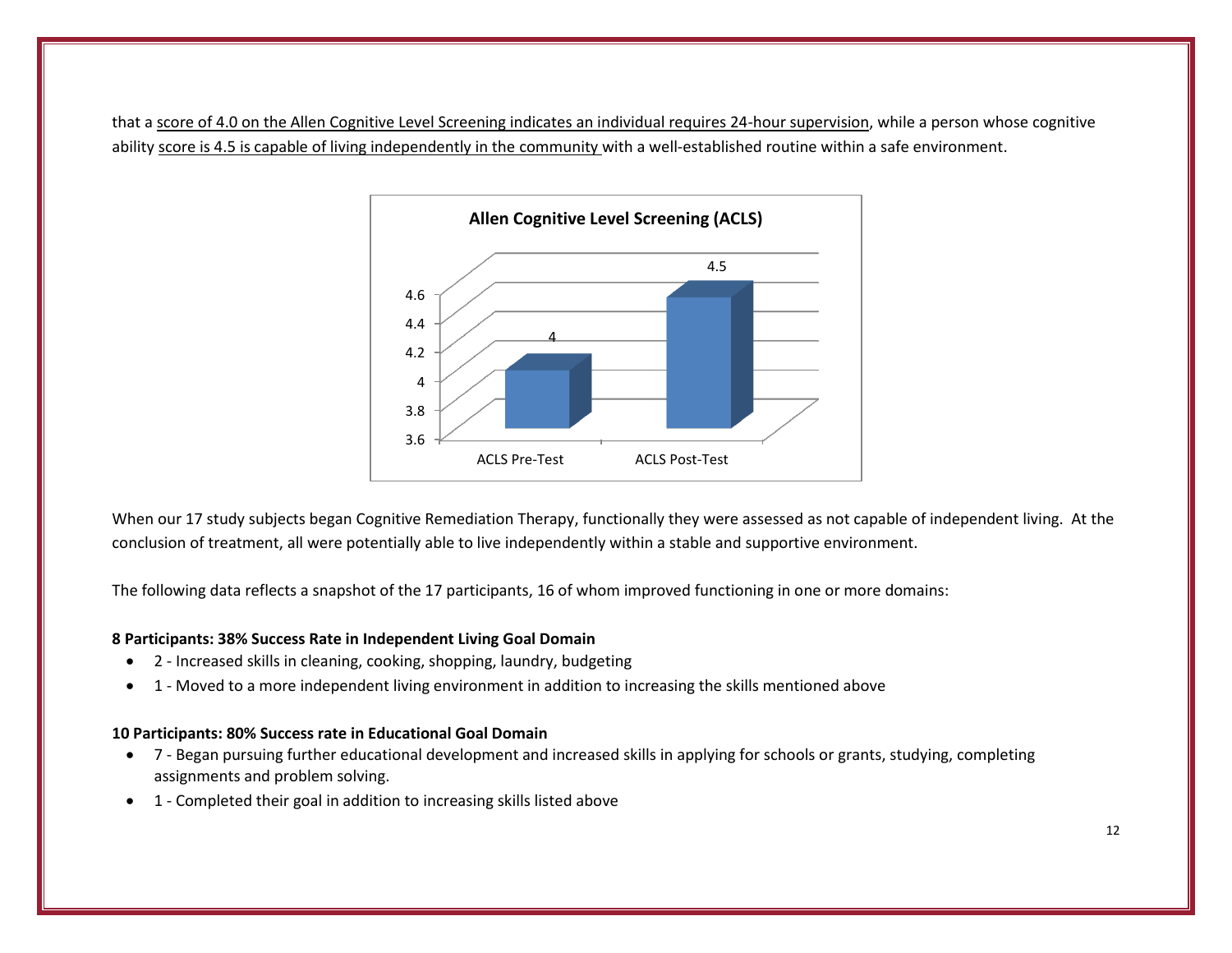## **7 Participants: 86% Success Rate in Employment Goal Domain**

- 3 Increased skills with regard to finding employment, following instructions, following a schedule, time management and interpersonal skills.
- 3 Began seeking and/ or found employment in addition to increasing skills mentioned above

## **12 Participants: 42% Success Rate in Community Connection Goal Domain**

- 3 Increased skills in listening to what others say, thinking about other people's feelings, maintaining conversation with others, keeping good boundaries, and finding social activities/events that they enjoy
- 2 Completed their goal in addition to increasing skills listed above after completing CRT

## **8 Participants: 75 % Success Rate in Physical Wellness Goal Domain**

- 5 Increased skills in taking medications, personal hygiene, eating balanced meals, exercising regularly, self-managing and scheduling doctor appointments
- 1 Completed goal in addition to increasing in the skills listed above

## **10 Participants: 60% Success Rate in Emotional Wellness Domain**

 6 - Increased skills in managing medications, identifying and managing emotions, problem solving, increasing self-esteem, forming and maintaining positive relationships, and self-managing

## **Conclusion**

Sixteen of seventeen participants reported improvements in one or more goal areas resulting in a 94% success rate. The biggest improvements were seen in employment, education, physical and emotional wellness domains. The lowest success rates appeared in the living and social/community domains. We will continue to monitor success rates in each life domain to explore any patterns that may emerge over time as to why CRT may be having a greater/lesser impact. The goal is to improve cognitive capacity so that success can be achieved in any life domain that participants choose.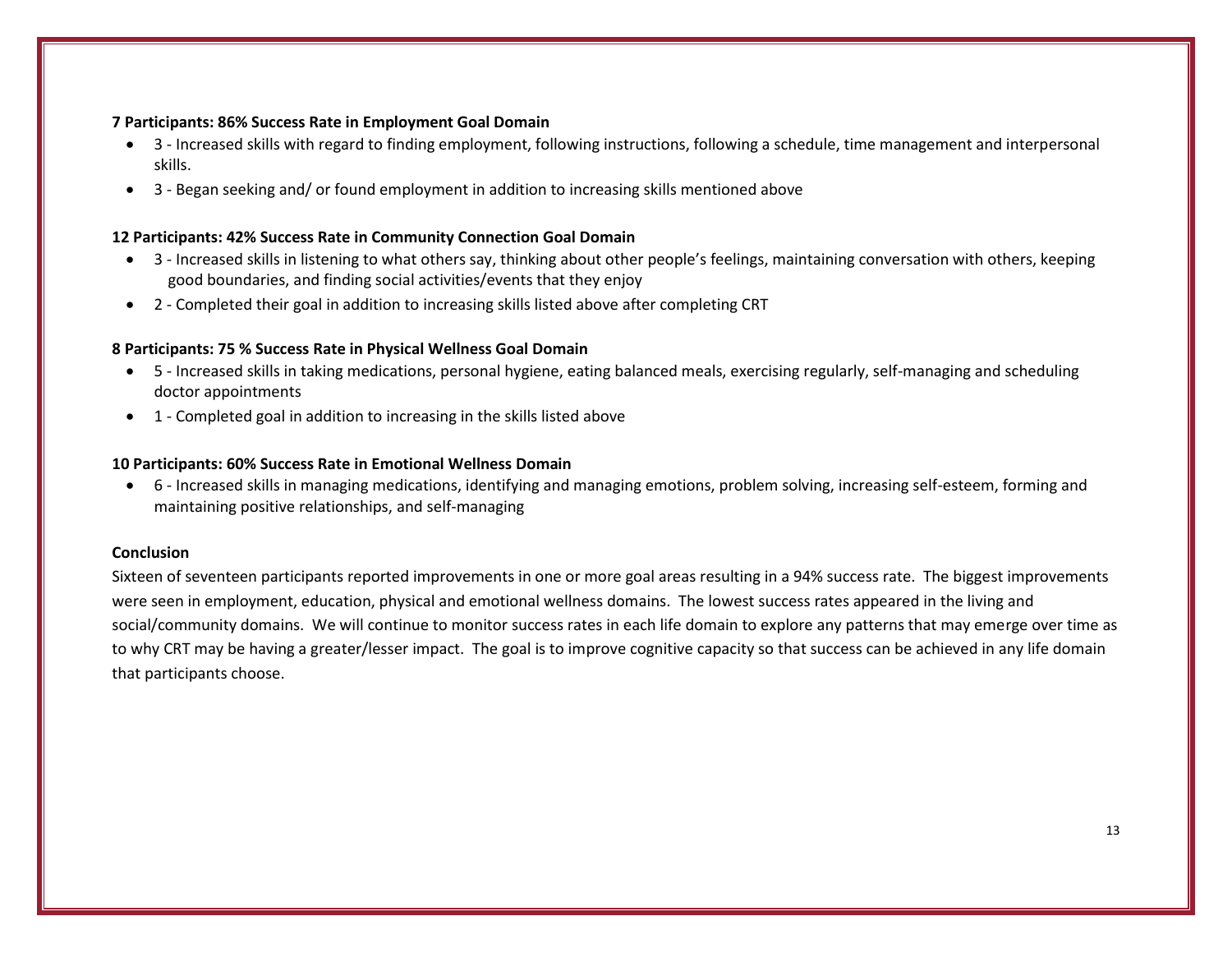# **Trauma Informed Care Research**

Penn Foundation has been involved in an on-going study of the Trauma Recovery Empowerment Model (TREM) through the University of Pennsylvania since April, 2015. Melanie Masin-Moyer, MSW, LCSW, doctoral candidate, is the principal investigator. TREM is listed in SAMHSA's registry of evidenced-based practices as an effective integrated group therapy treatment for women dealing with the effects of interpersonal trauma, as well as mental health issues and/or substance use disorders. While the research base validating TREM is generally positive, it is not vast or unequivocal. The developers have advocated for further investigation in order to clarify the findings of varying degrees of effectiveness so that the most helpful services possible can be provided. In order to strengthen the research base on TREM, the present study is comparing the effectiveness of a 16 week version of traditional TREM with an attachment-informed version of TREM (ATREM) of the same length. The ATREM curriculum closely models traditional TREM in that the majority of the topics remain the same as does the psycho-educational, cognitivebehavioral, and strengths-based format. ATREM, though, provides more education and opportunities to process the impact of past relationships on present struggles through a lens of attachment theory. Attachment-based research has become a significant focus within the field of psychotherapy as it gains substantiation from neuroscience as a critical element of healing across various life domains. The following outcomes are being assessed in the present study: mental health and PTSD symptom severity, emotional regulation, substance use, dyad and group attachment styles, and perceptions of social support. Trauma often cuts core emotional connections with others as well as within oneself, which can then impede healthy and adaptive functioning. Therefore, it is essential to understand what facilitates symptom reduction as well as changes in attachment styles. Data will be collected through the summer of 2016 and the outcomes reported in the 2016 Annual Quality Report.

# **Increasing Touch Points**

As an organization, we understand that the longer a person has to wait for access to a behavioral health professional the more likely they are to go to another provider or not seek care at all. This was confirmed through our customer experience "point in time" satisfaction survey. Seventy-seven respondents of the 257 persons who evaluated their first contact care experience were asked where or if they would have sought service if they could not be seen on demand.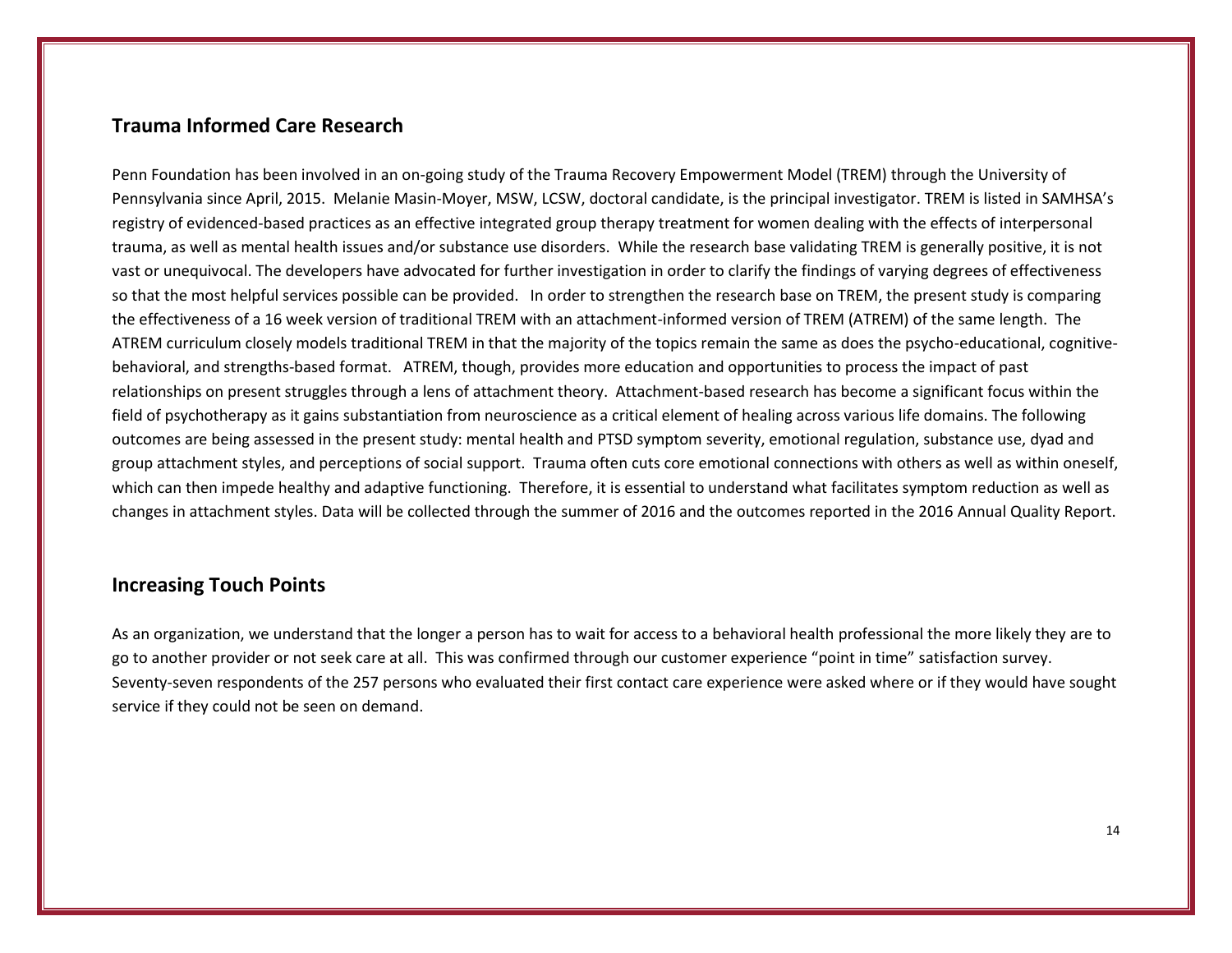

Of interest was the percentage of respondents who would have elected to go to the ER, not gotten services anywhere, or wait weeks or months to get services from another company. Forty-three percent (43%) of total respondents would not have sought necessary care or would have presented a higher level of care without the ease and convenience of our Open Access Walk-In Model. Thirty-eight percent (38%) of persons surveyed stated they would simply have sought services elsewhere. These persons are our customers, and, as customers, they have the right to choose where to go for their medical care. Persons are easier to serve if their needs are being met.

Lessons learned: 1) great customer service must be delivered on the customer's schedule, and 2) improving the customer experience is about systems as much as it is about smiles. Our goal in 2015 was to ruthlessly attack systemic delays.

The World Health Organization has set forth a bold access strategy for global health that recognizes that mental health and well-being is a fundamental component of public health and social care systems. The mission of the "No health without mental health" strategy is to create a new social norm where persons always seek help for both mental and physical health whenever they need to. Local care providers have been challenged to translate this mission into an achievable reality.⁶ For Penn Foundation, this starts with **access to care** at our customary point of first contact: the request for an initial outpatient appointment to assess need.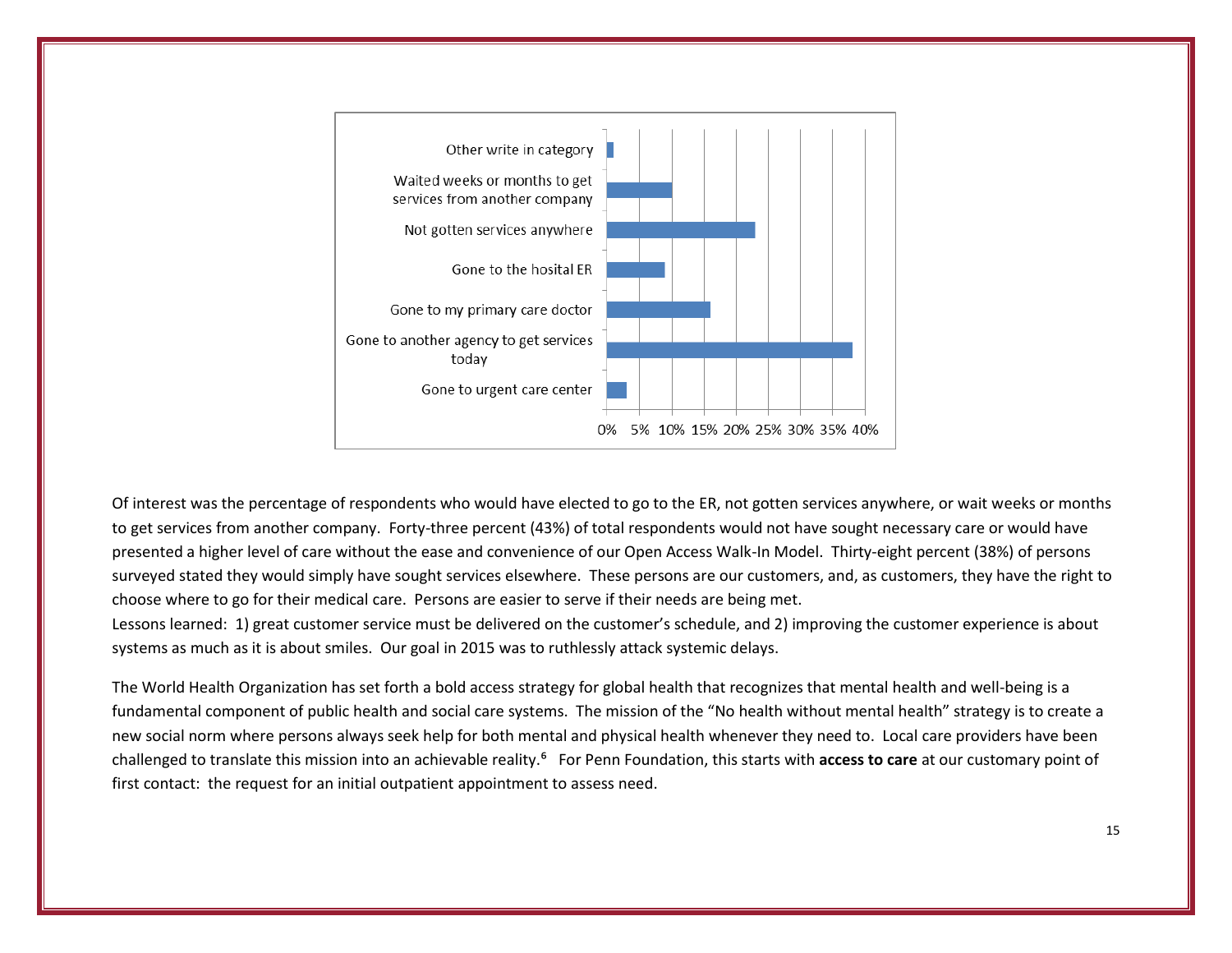According to the National Council for Behavioral Health, a same-day outpatient appointment has a 10% chance of not being kept, but almost 25% of persons with next day appointments cancel or simply do not show up. Every person who calls to inquire about our services is offered a same day walk in appointment. For those persons who preferred a scheduled initial appointment for a routine presenting mental health problem, the agency exceeded the 7 day benchmark standard. Persons were offered an appointment within 2.2 days, with a "kept rate" of 96%.

While we have successfully closed this gap for mental health access, we have not similarly transformed our access for drug and alcohol initial assessments, a critical gateway to same day admission to our Recovery Center Inpatient Detoxification and Rehabilitation. Benchmarked to the National Council standards, the average length of time from initial request for service to initial assessment was 3.8 days. The kept rate was only 50%. Seeking help is one of the most difficult decisions an addict can make. Any hesitation is a lost opportunity for recovery.

After fully implementing our open access model for all alcohol and other drug service requests, the initial appointment kept rate skyrocketed to 97%.

We then turned our attention to the visit cycle time. Once the individual had been screened using ASAM & PCPC criteria and met medical necessity criteria for inpatient level of care, the next obstacle to patient flow was the pre-authorization process. Wait time ranged from 2 hours to 6 hours in our facility, until such time as the primary insurer authorized the inpatient stay. This resulted in a bottleneck of unit admissions on second shift between the hours of 3 pm and 6 pm. The Recovery Center management team analyzed data of the percentage of preauthorization denials from our primary funding stream (managed Medicaid plans). Armed with the knowledge that the denial rate was essentially zero, the patient flow model was immediately re-designed.

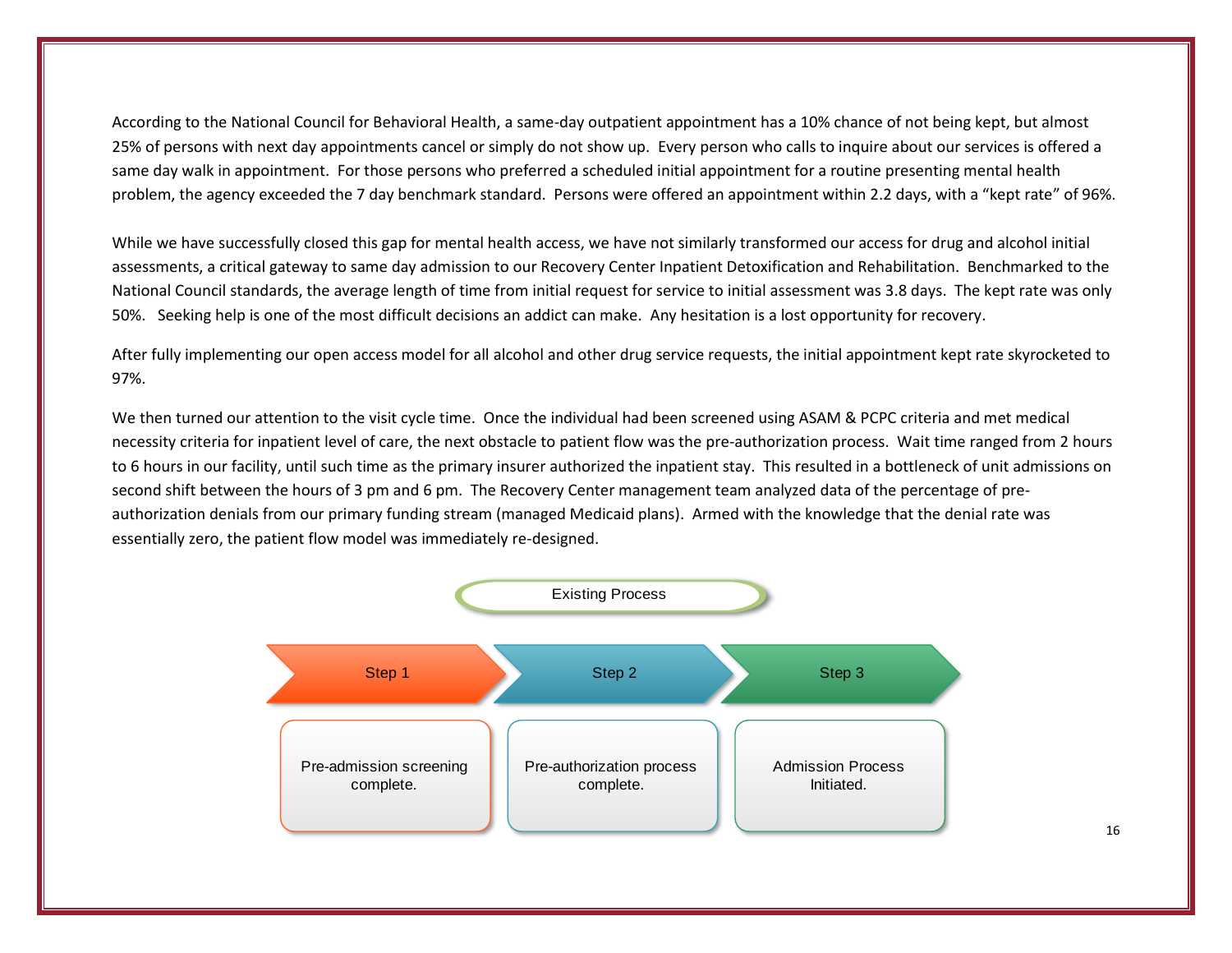Re-engineered Process Pre-admission screening complete. Pre-authorization process initiated. Admission Process Initiated. Authorization Process Complete.

The re-engineered process resulted in decreased wait times and improved satisfaction on the part of persons served and their families.

## **Ongoing Access**

For ongoing access, regional benchmarks vary depending upon the type of service and the credentials of the professional. Persons with an identified primary substance use disorder typically had access to a psychiatric evaluation within 4 to 7 days, which was within the standard of less than 10 days. The average wait time for an individual with a mental health diagnosis was 27 days from initial assessment to psychiatric evaluation, which exceeded the standard by 17 days. The agency continues to be impacted by the shortage of qualified psychiatrists and certified psychiatric nurse practitioners. Recruitment efforts have been conducted in earnest throughout the year by the Human Resources Department in collaboration with recruitment agencies that specialize in medical professional recruitment.

 100% of persons completed follow up MH 100% of persons completed follow up D&A 50% of persons had access to a Psychiatrist appointment within 30 day standard appointment within 7 day standard within 10 days of initial appointment





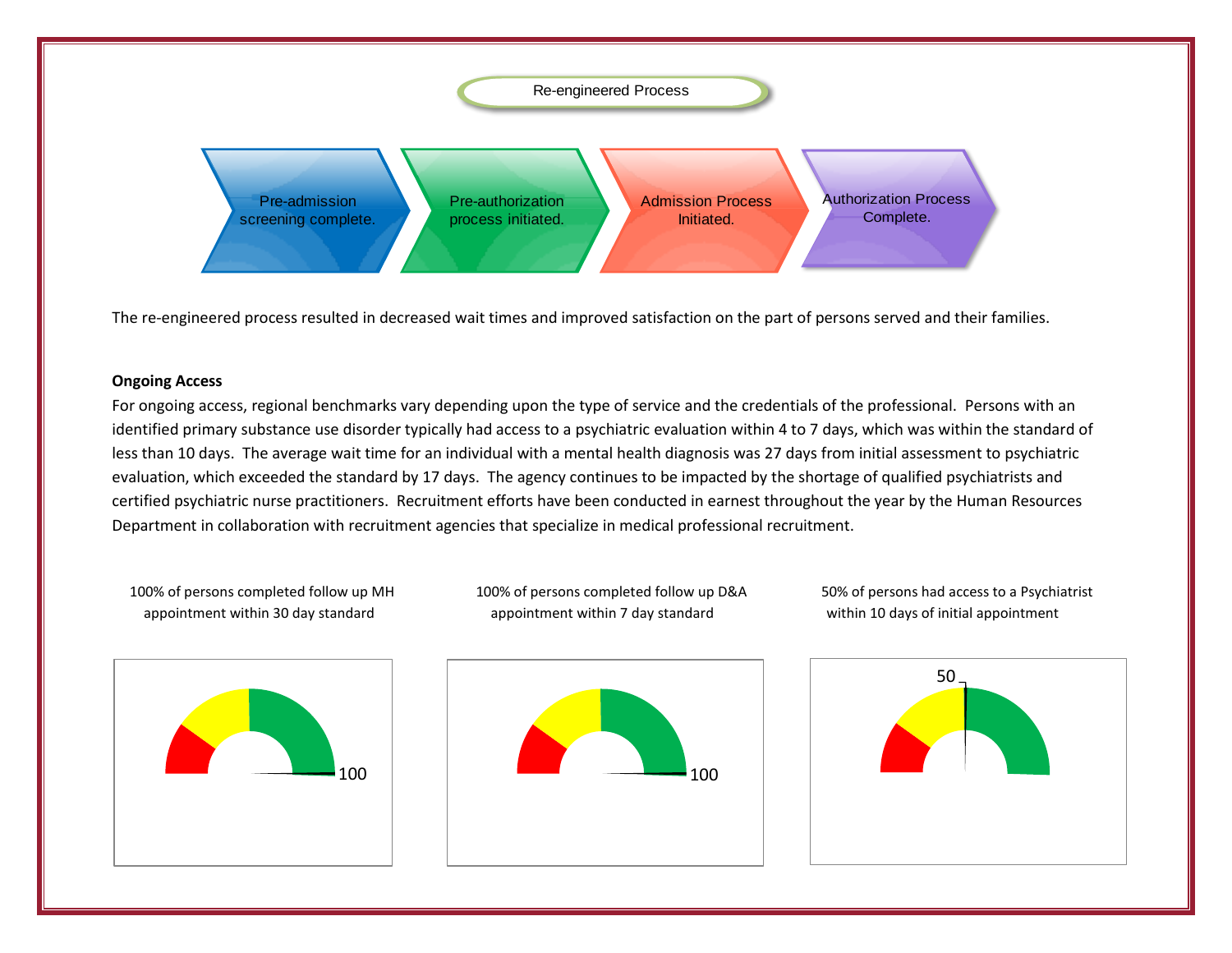# **Improving Internal Access and Collaborative Care**

In late 2014, our Director of Crisis Services, Wendy Shapiro, MA, identified an opportunity for improvement between the Crisis Service, located at the Department of Emergency Medicine at Grand View Health, and our Inpatient Drug and Alcohol Programs. Internal communication barriers had led to diminished referrals to our own Recovery Center. "Lost opportunity" admissions were determined to be 39 of the total 97 persons who needed inpatient drug and alcohol treatment that presented in the ER over a 9 month period in 2014. In January of 2015, we instituted a rapid cycle change process pilot to embed and cross train a crisis worker to conduct admissions screenings in our Recovery Center. The crisis worker was trained to conduct PCPC assessments and learned the admission criteria and admission workflow of the unit. The goal was to develop a knowledge base and collaborative teamwork approach to facilitate a future "warm hand off" from the ER to the Recovery Center inpatient unit. At the completion of the 90 day pilot, a total of 11 warm hand offs to successful admission had been made. This three month total exceeded that of all referrals to the unit for the previous 12 months. With the success of the pilot, an additional crisis worker was similarly cross-trained. Cumulatively in 2015, the enhanced collaboration and communication between departments led to 47 referrals and subsequent admissions.

# **Rising to Meet the Need of Complexity**

Penn Foundation was awarded a "learn by doing" pilot grant from the HealthSpark Foundation. This grant supports the extra cost that an organization incurs to launch a small scale project to test new ways of delivering services in conjunction with new partners. Penn Foundation is partnering with Grand View Health to pilot an integrated team of physical and behavioral medicine specialists to create a care transitions program for dual-eligible elderly adults with behavioral health conditions and chronic physical health conditions (such as Congestive Heart Failure or COPD). The joint venture aims to increase patient health IQs through education that supports disease self-management, optimally uses outpatient services to reduce the continued need for higher levels of care, and prevents hospital readmissions within 30 days. Based on care transition best practices guidelines, the integrated team will provide hospital patients with a behavioral health needs assessment, medication reconciliation, care coordination with PCP and pharmacy, community resource linkage, and health education coaching (including diet, exercise, smoking cessation, and stress management). The two year grant will continue through January of 2018.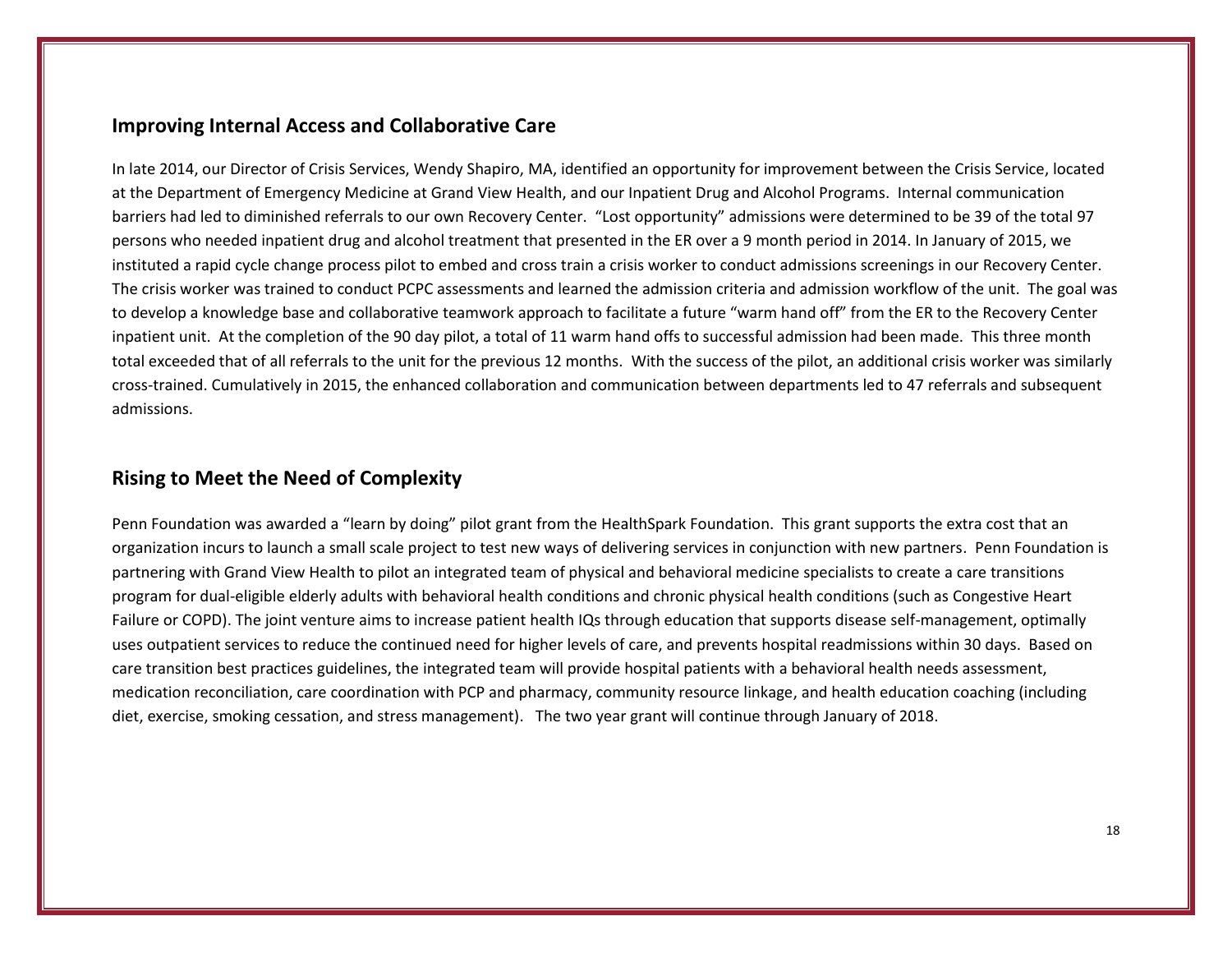# **Seizing Opportunity**

"Because many patients with depression are treated in primary care settings, development of effective strategies in these settings is essential. Current research is examining a range of innovative strategies for collaborative care using mental health specialists in primary-care based disease management strategies. These strategies involve two basic approaches. First is the approach that adds routine, systematic screening to identify primary care patients who are depressed, followed by a collaborative care approach that enhances the usual primary care treatment for depression. Often such patients otherwise go undiagnosed and untreated. Instead, a mental health specialist works collaboratively with the primary care team to provide evidenced-based depression treatment. A second approach adds collaborative, evidence-based mental healthcare to the primary care setting for patients already diagnosed with depression."7

Penn Foundation's Integrative Health Services Department had the opportunity to partner with Tandigm Health in 2015. Tandigm Health is a ground breaking joint venture by Independence Blue Cross and Health Care Partners, LLC, working in tandem with primary care physicians to create a new paradigm of high-quality, affordable health care in the Philadelphia region. Penn Foundation's rich 60 year history of service to community is a good fit with Tandigm Health's mission to empower physicians to build out the community-based health delivery system: the people, programs, and places in the empty space between doctor's offices and the emergency room.<sup>7</sup> Medical Director, Christopher Squillaro, DO, and Integrative Services Director, Angela Hackman, MSW, LCSW, developed a collaborative care algorithm presently being used by Tandigm Health's network of primary care physicians to screen their patients for depression. Beginning in 2016, two local medical practices are piloting a preferred access model with Penn Foundation for the treatment of depression as a co-morbid disease of the primary medical condition being monitored by the PCP. This initiative is in line with Penn Foundation's strategic planning goal of implementing disease specific care by January of 2016.

# **"No margin. No mission"**

Sister Irene Krause, credited with the infamous phrase, intuitively understood that strong fiscal management, not just charity, is what an organization needs to be sustainable. Corporate social responsibility includes achieving a healthy operating margin. If there is a mission there must be a margin.<sup>9</sup> We believe in the triple bottom line - a socially responsible business model leads to better individual, societal and financial outcomes.<sup>10</sup> As a community behavioral health center, Penn Foundation is largely dependent upon fee-for-service public and private insurance and out-of-pocket patient payments as its primary funding streams. Compared to general medicine, specialty psychiatric and addiction practices across the country typically receive a higher proportion of funds from public insurance. The holds true for Penn Foundation, as 77% of our FFS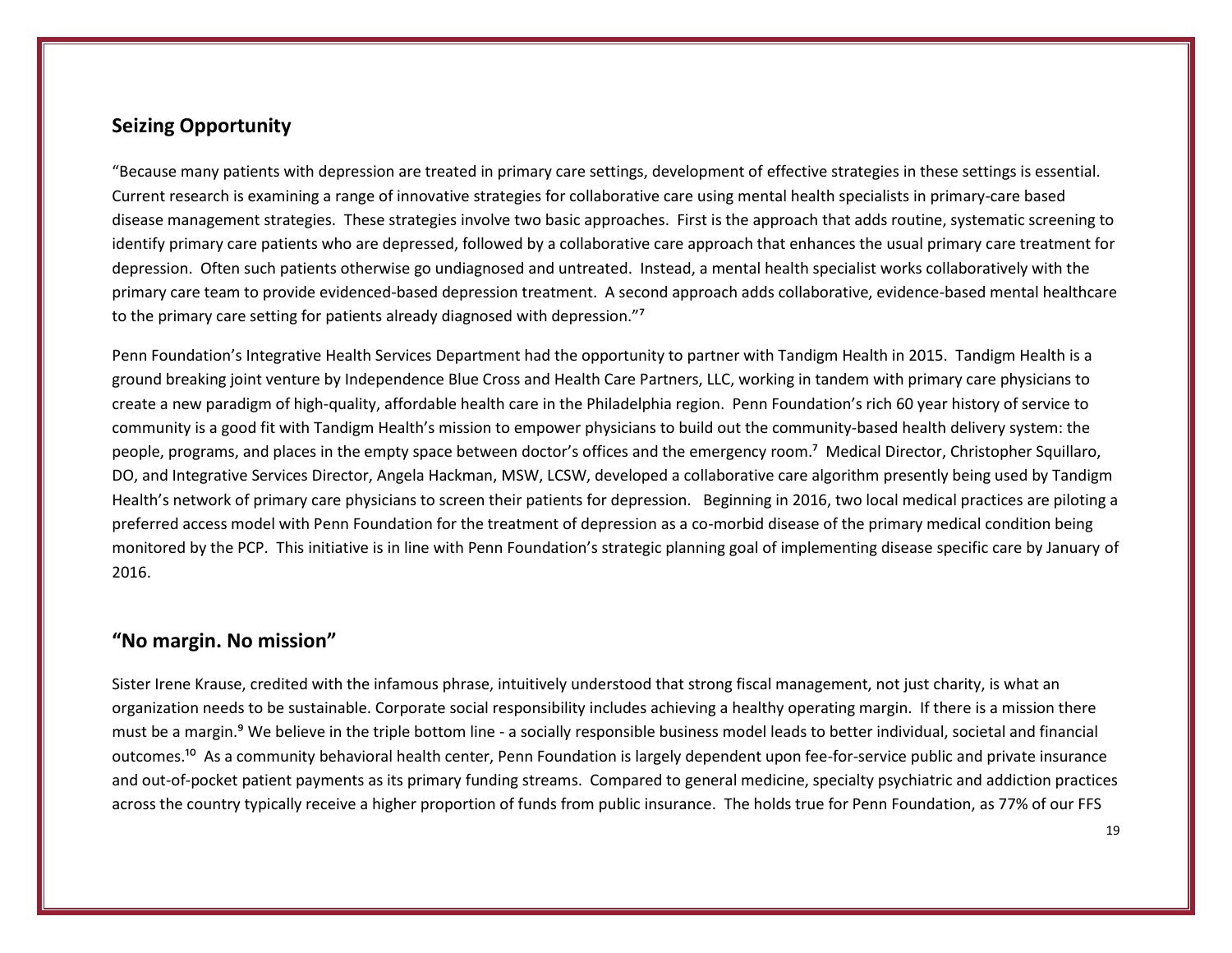income was reimbursed by Managed Medical Assistance, Medical Assistance and Fees from Counties in 2015. With the full implementation of the Affordable Care Act, spending on behavioral health is likely to increase under both commercial insurance and Medicaid. From our various funding sources, our annual accounting audit confirmed that we show \$0.95 cents in program revenue for each dollar of revenue generated. In contrast, the industry benchmark for Community Mental Health Centers generating between \$10 and \$50 million dollars of revenue annually was only \$0.55 for each dollar.



# **Rooted in Tradition and Reaching Toward the Future**

#### **SAMHSA Drug and Alcohol Prevention Grant**

With the state of Pennsylvania leading the nation in drug overdose deaths among young adult males, there is a renewed sense of urgency around drug prevention. Bucks County has the dubious distinction of having the highest rate of overdose fatalities associated with the heroin epidemic in the state. The DEA attributes this high incidence to the availability of some of the purest and cheapest heroin in the nation passing through Philadelphia. It is clear from demographic patterns of use that the opportunity lies with reaching teens ages 12 – 18, whose overdose fatality rates are one-tenth those of young adults.<sup>11</sup> Penn Foundation is currently in year two of a three year SAMHSA /Bucks County sponsored Strategic Prevention Framework Partnerships for Success Grant. The SAMHSA grant is designed to address two of the nation's top substance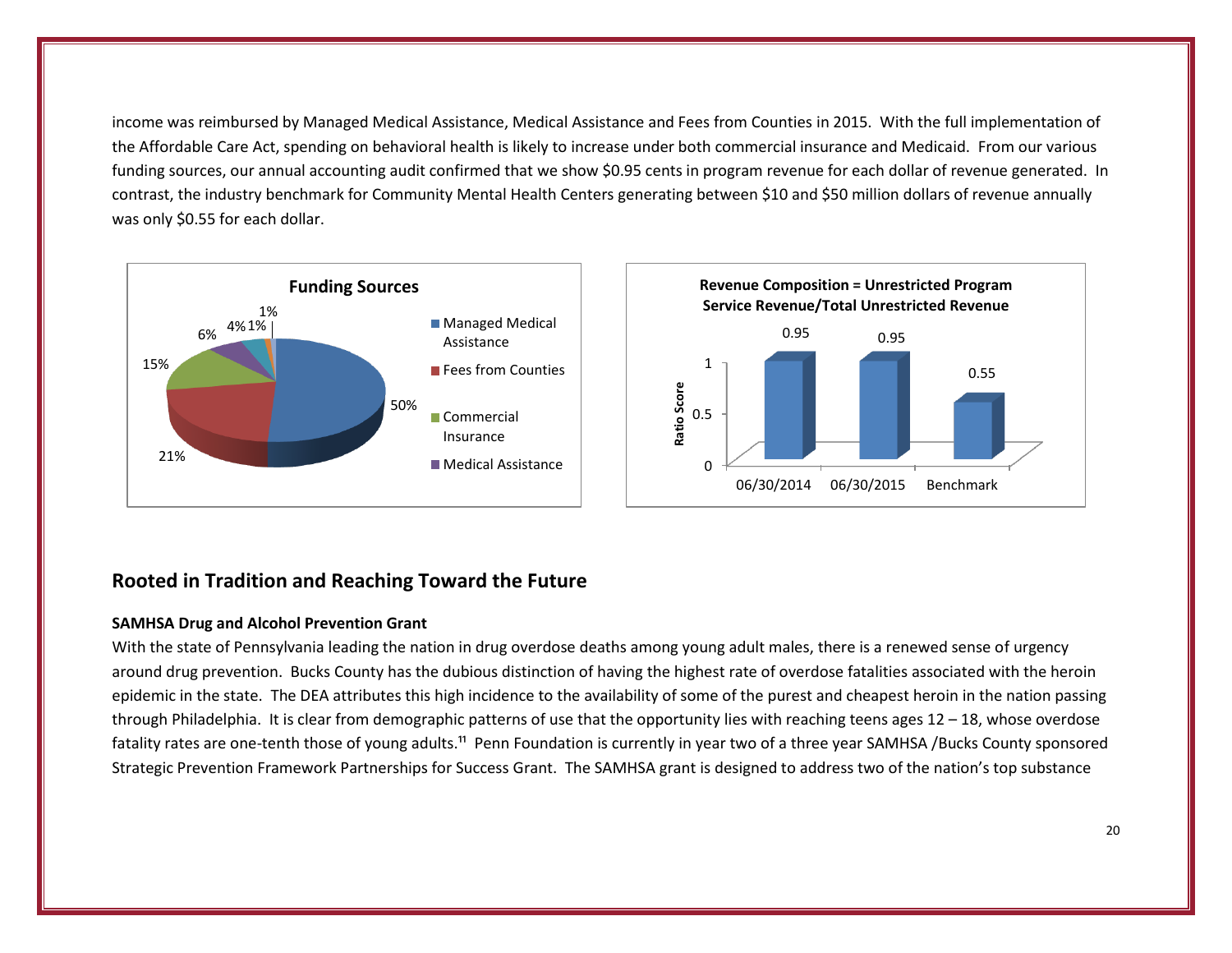abuse prevention priorities: underage drinking among persons aged 12 – 20, and prescription drug misuse and abuse among persons aged 12 to 25 years.

As part of this grant, Gordon Hornig, LSW, Director of Mobile Engagement Services, and Deb Ryan, AA, Director of Community Outreach, presented "Protecting Our Children" seminars to parents and grandparents of students enrolled at Pennridge High School, Palisades High School, Quakertown Christian School, and Nativity of Our Lord Catholic School. The presentation focused on having caregivers evaluate their attitudes around alcohol and prescription drug use for teenagers versus young adults in their families, followed by coaching/education on how to talk with kids around the dangers of substance use. We have also established a Youth Advisory Committee to engage young people in the process of planning prevention activities for their peer group. Simultaneous with our prevention efforts with parents, our Medical Director, Christopher Squillaro, DO, presented a colloquium on "How to Manage Drug-Seeking Behavior" to thirteen local physicians. All the physicians indicated they talked to their patients about the dangers or problems associated with the use of tobacco, alcohol, or other drugs at least once per week during the past 30 days. The majority of physicians (82%) talk with their patients more than once a week and 18% of physicians talk to their patients 3 – 5 times daily. All attendees requested further substance abuse training on this important topic. Six additional physician trainings have been scheduled for 2016.

#### **Leadership Institute**

Penn Foundation has established a Leadership Institute in our desire to mentor future leaders' ability to embrace and inspire innovation, adapt to the changing healthcare environment, and remain connected to the needs of our community. The Institute is the fulfillment of our strategic plan to "create a mentoring program which maximizes the potential for professional success." The experience is designed to give future leaders ways of thinking and practicing that are congruent with our corporate values and vision. "Our program has been more than a year in planning with Nancy Aronson, Ph.D., a gifted teacher, mentor and faculty member of the Philadelphia College of Osteopathic Medicine" says Karen Kern, LCSW, Vice-President, who is spear heading this effort. Institute participants will experience various models and frameworks for leadership and understand the theory that underpins them. They will expand their leadership capacities as they look at their own management abilities with fresh eyes and more deeply understand the larger context in which they operate. They will make connections between their values and strengths and the mission of Penn Foundation. Congratulations to the 2016 inaugural class: Ginny Afman, MH Outpatient Supervisor, Jen Brent, Recovery Center Administrative Assistant, Heather Davis, ID Supports Coordinator Supervisor, Jessica Farkas, Penn Villa Assistant Director, Jill Horan, Clubhouse Director, Bill Roth, MH Outpatient Supervisor, Ryan Schweiger, Peer Support Team Leader, Debra Springer, Wrap Around Director, Pete Stolz, IT Assistant Administrator, Amanda Ward, Billing Coordinator, and Tim Zwilling, Crisis Service Supervisor.